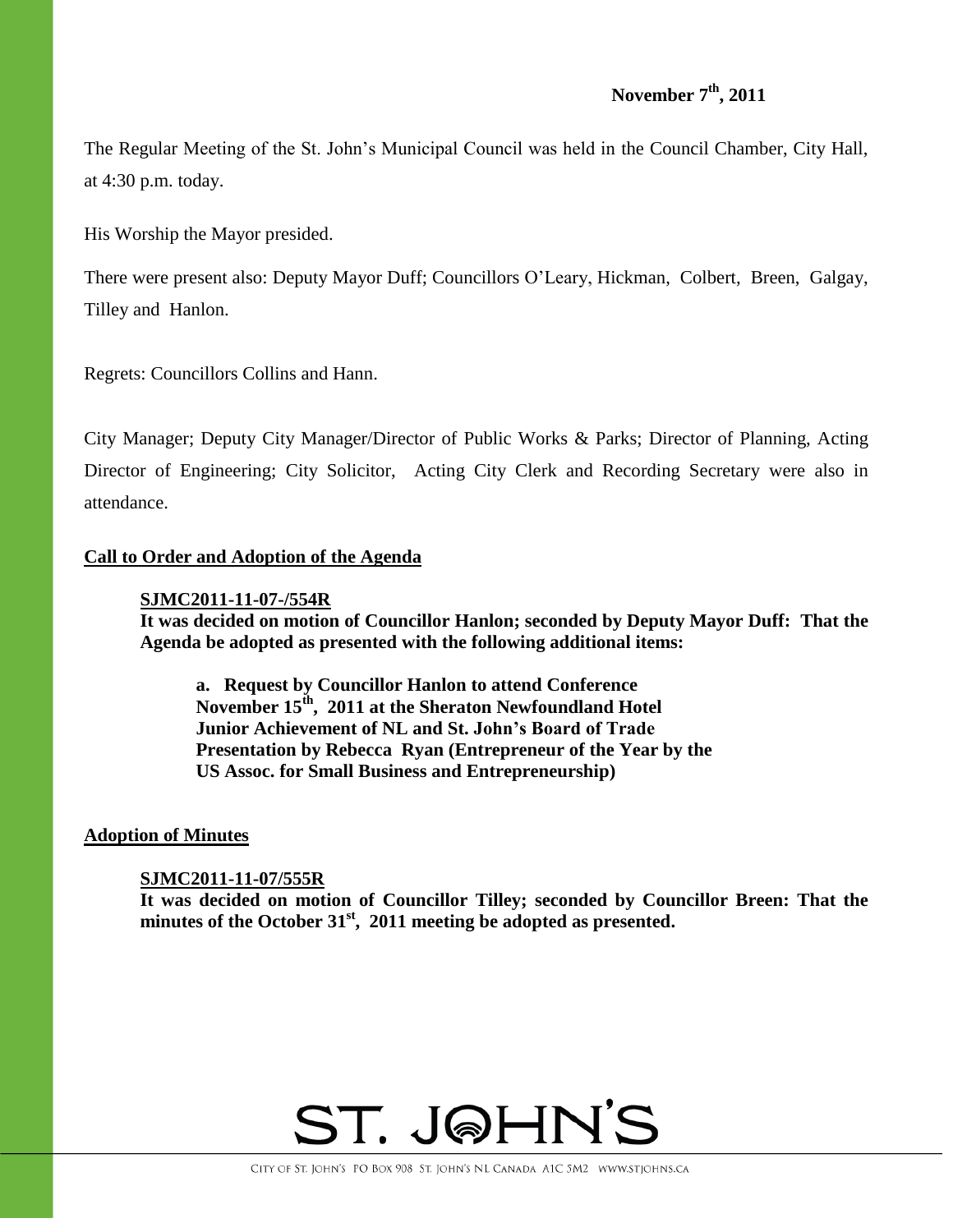#### **Business Arising**

## **Application to Rezone Property, Civic Number 402 Back Line (Ward 5) Applicant: Daniel Pike\_\_\_\_\_\_\_\_\_\_\_\_\_\_\_\_\_\_\_\_\_\_\_\_\_\_\_\_\_\_\_\_\_\_\_\_\_\_\_\_\_\_**

Under business arising, Council considered a memorandum dated November 3, 2011 from the Director

of Planning regarding the above noted.

## **SJMC2011-11-07/556R**

**It was moved by Councillor Hickman; seconded by Councillor Breen: That the Resolutions for St. John's Municipal Plan Amendment Number 99, 2011 and St. John's Development Regulations Amendment Number 523, 2011 be adopted as presented; and further, that Mr. Glenn Barnes, a member of the City's commissioner list, be appointed as the commissioner to conduct a public hearing on the amendments, the proposed date for the hearing being Tuesday, November 29, 2011.** 

## **RESOLUTION ST. JOHN'S MUNICIPAL PLAN AMENDMENT NUMBER 99, 2011**

**WHEREAS** the City of St. John's wishes to allow the subdivision of property on Back Line for serviced residential building lots.

**BE IT THEREFORE RESOLVED** that the City of St. John's hereby adopts the following map amendment to the St. John's Municipal Plan pursuant to the provisions of the Urban and Rural Planning Act:

## **Redesignate land at Civic Number 402 Back Line from the Rural Land Use District to the Residential Low Density Land Use District as shown on Map III-1A attached.**

**BE IT FURTHER RESOLVED** that the City of St. John's requests the Minister of Municipal Affairs to register the proposed amendment in accordance with the requirements of the Urban and Rural Planning Act, 2000.

**IN WITNESS THEREOF** the Seal of the City of St. John's has been hereunto affixed and this Resolution has been signed by the Mayor and the City Clerk on behalf of Council this  $7<sup>th</sup>$  day of November, 2011.

| <b>Mayor</b>                   | I hereby certify that this Amendment has been prepared in<br>accordance with the Urban and Rural Planning Act, 2000. |  |  |  |  |
|--------------------------------|----------------------------------------------------------------------------------------------------------------------|--|--|--|--|
| <b>City Clerk</b>              |                                                                                                                      |  |  |  |  |
| <b>Provincial Registration</b> | <b>MCIP</b>                                                                                                          |  |  |  |  |
|                                |                                                                                                                      |  |  |  |  |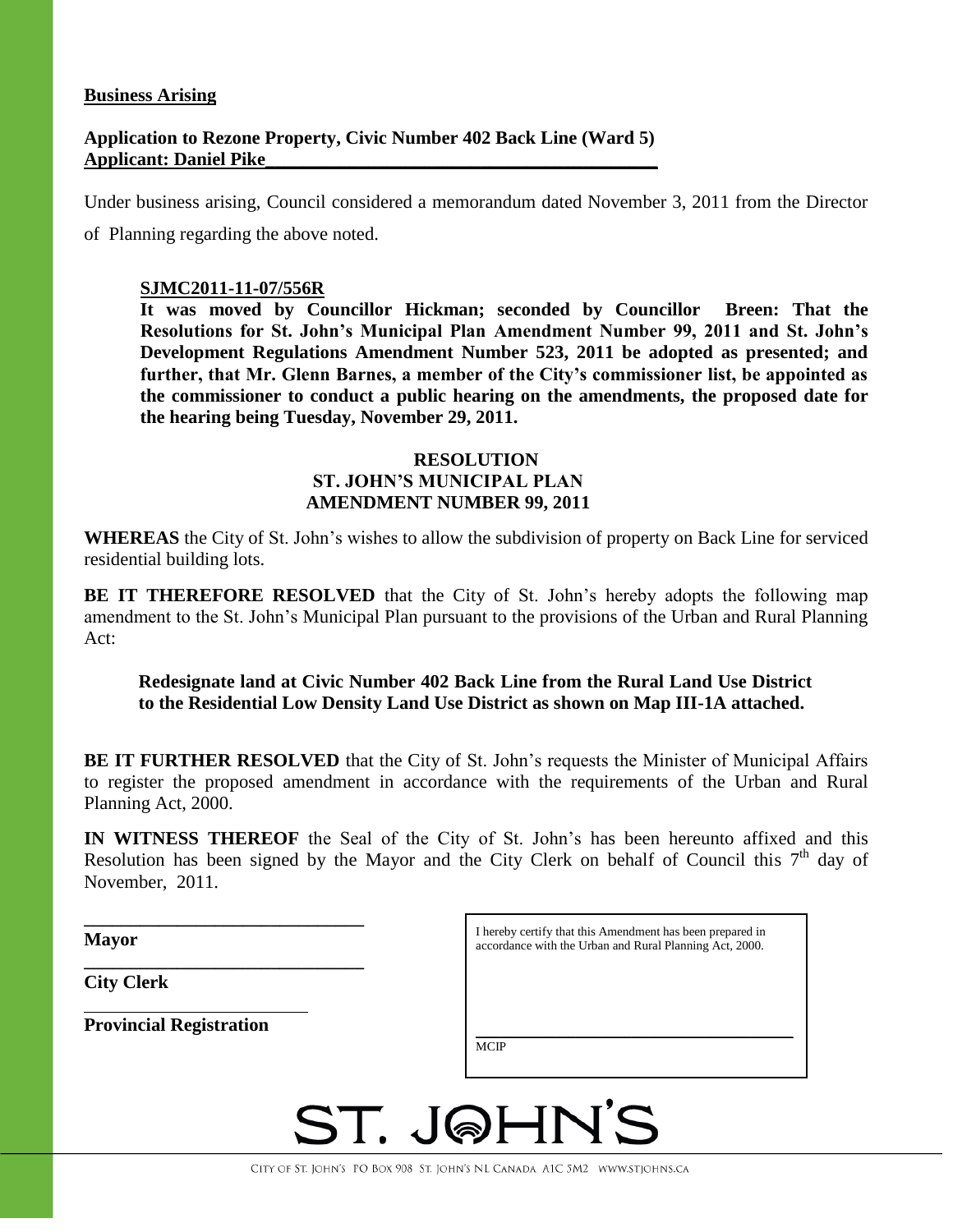| <b>RLD</b>                                                                                                                                                                                                                                                                                                                                                                                                                                                |              | 396 | <b>BACKLINE</b> | 97                             |
|-----------------------------------------------------------------------------------------------------------------------------------------------------------------------------------------------------------------------------------------------------------------------------------------------------------------------------------------------------------------------------------------------------------------------------------------------------------|--------------|-----|-----------------|--------------------------------|
| AG                                                                                                                                                                                                                                                                                                                                                                                                                                                        | $\mathsf{R}$ | 402 |                 | <b>RLD</b><br>413              |
|                                                                                                                                                                                                                                                                                                                                                                                                                                                           |              | 406 |                 | <b>DURDLE DRIVE</b>            |
|                                                                                                                                                                                                                                                                                                                                                                                                                                                           |              |     |                 | <b>RLD</b><br>421              |
| <b>CITY OF ST. JOHN'S</b><br>2011 17 10 SCALE: 1:1000<br>CITY OF ST. JOHN'S<br><b>MUNICIPAL PLAN</b><br>DEPARTMENT OF PLANNING<br>Amendment No. 99, 2011<br>[Map III-1A]<br>I hereby certify that this amendment<br>has been prepared in accordance with the<br>Urban and Rural Planning Act.<br>AREA PROPOSED TO BE REDESIGNATED FROM<br>RURAL (R) LAND USE DISTRICT TO<br>RESIDENTIAL LOW DENSITY (RLD) LAND USE DISTRICT<br>402 Back Line, Daniel Pike |              |     |                 |                                |
|                                                                                                                                                                                                                                                                                                                                                                                                                                                           |              |     |                 | M.C.I.P. signature and seal    |
| <b>Mayor</b>                                                                                                                                                                                                                                                                                                                                                                                                                                              |              |     |                 |                                |
| <b>City Clerk</b>                                                                                                                                                                                                                                                                                                                                                                                                                                         |              |     |                 |                                |
| <b>Council Adoption</b>                                                                                                                                                                                                                                                                                                                                                                                                                                   |              |     |                 | <b>Provincial Registration</b> |
|                                                                                                                                                                                                                                                                                                                                                                                                                                                           |              |     | $\mathbf{v}$    | $\mathbf{r}$                   |

ST. JOHN'S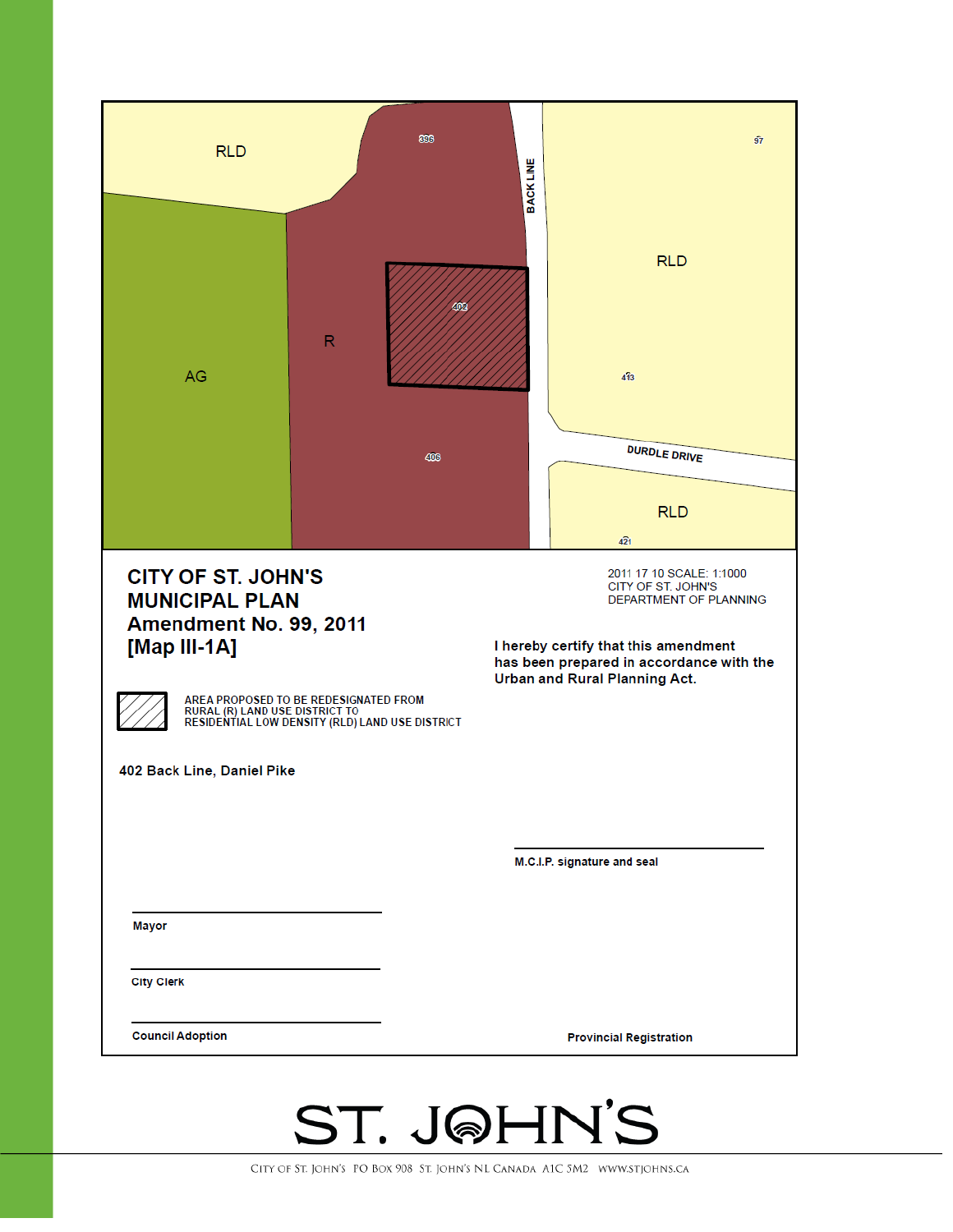## **RESOLUTION ST. JOHN'S DEVELOPMENT REGULATIONS AMENDMENT NUMBER 523, 2011**

**WHEREAS** the City of St. John's wishes to allow the subdivision of property on Back Line for serviced residential building lots.

**BE IT THEREFORE RESOLVED** that the City of St. John's hereby adopts the following map amendment to the St. John's Development Regulations in accordance with the provisions of the Urban and Rural Planning Act.

**Rezone land at Civic Number 402 Back Line from the Rural Residential Infill (RRI) Zone to the Residential Low Density (R1) Zone as shown on Map Z-1A attached.**

**BE IT FURTHER RESOLVED** that the City of St. John's requests the Minister of Municipal Affairs to register the proposed amendment in accordance with the requirements of the Urban and Rural Planning Act, 2000.

**IN WITNESS THEREOF** the Seal of the City of St. John's has been hereunto affixed and this Resolution has been signed by the Mayor and the City Clerk on behalf of Council this 7<sup>th</sup> day of November, 2011.

**Mayor**

**City Clerk**

**Provincial Registration**

**\_\_\_\_\_\_\_\_\_\_\_\_\_\_\_\_\_\_\_\_\_\_\_\_\_\_\_\_\_\_**

**\_\_\_\_\_\_\_\_\_\_\_\_\_\_\_\_\_\_\_\_\_\_\_\_\_\_\_\_\_\_** 

I hereby certify that this Amendment has been prepared in accordance with the Urban and Rural Planning Act, 2000.

\_\_\_\_\_\_\_\_\_\_\_\_\_\_\_\_\_\_\_\_\_\_\_\_\_\_\_\_\_\_\_\_\_\_\_\_\_\_\_\_\_\_\_\_\_\_\_\_\_\_\_

**MCIP** 

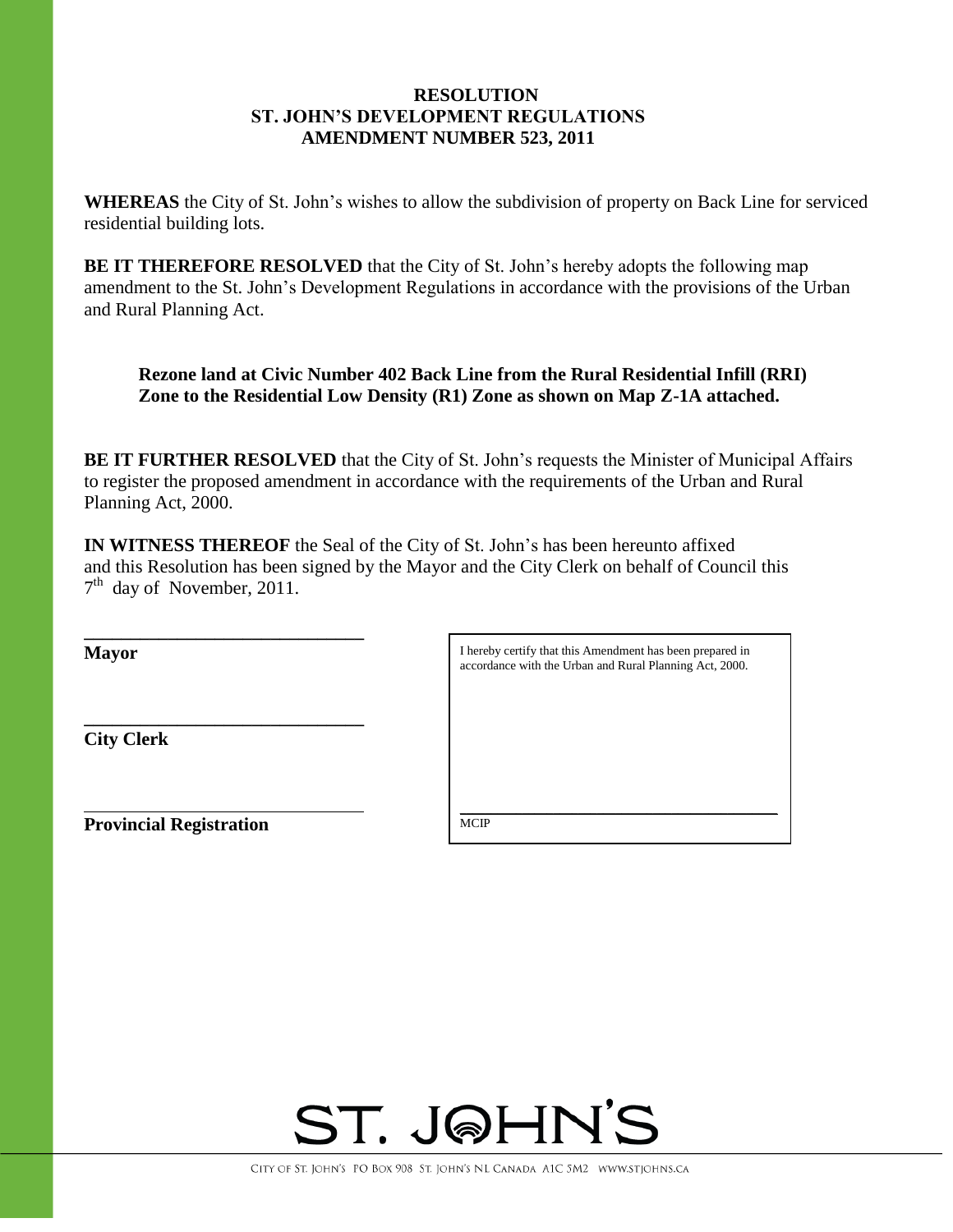| <b>DURDLE DRIVE</b><br>R <sub>1</sub><br>2011 17 10 SCALE: 1:1000<br><b>CITY OF ST. JOHN'S</b><br>CITY OF ST. JOHN'S<br>DEPARTMENT OF PLANNING<br><b>DEVELOPMENT REGULATIONS</b><br><b>Amendment No. 523, 2011</b><br>I hereby certify that this amendment<br>[Map $Z-1A$ ]<br>has been prepared in accordance with the<br>Urban and Rural Planning Act.<br>AREA PROPOSED TO BE REZONED FROM<br>RURAL RESIDENTIAL INFILL (RRI) LAND USE ZONE<br>TO RESIDENTIAL LOW DENSITY (RI) LAND USE ZONE<br>402 Back Line, Daniel Pike<br>M.C.I.P. signature and seal<br>Mayor<br><b>City Clerk</b><br><b>Council Adoption</b> | R <sub>1</sub><br>AG | <b>RRI</b> | <b>BACKLINE</b><br>R <sub>1</sub> |  |
|---------------------------------------------------------------------------------------------------------------------------------------------------------------------------------------------------------------------------------------------------------------------------------------------------------------------------------------------------------------------------------------------------------------------------------------------------------------------------------------------------------------------------------------------------------------------------------------------------------------------|----------------------|------------|-----------------------------------|--|
|                                                                                                                                                                                                                                                                                                                                                                                                                                                                                                                                                                                                                     |                      |            |                                   |  |
|                                                                                                                                                                                                                                                                                                                                                                                                                                                                                                                                                                                                                     |                      |            |                                   |  |
|                                                                                                                                                                                                                                                                                                                                                                                                                                                                                                                                                                                                                     |                      |            |                                   |  |
|                                                                                                                                                                                                                                                                                                                                                                                                                                                                                                                                                                                                                     |                      |            |                                   |  |
|                                                                                                                                                                                                                                                                                                                                                                                                                                                                                                                                                                                                                     |                      |            |                                   |  |
|                                                                                                                                                                                                                                                                                                                                                                                                                                                                                                                                                                                                                     |                      |            |                                   |  |
|                                                                                                                                                                                                                                                                                                                                                                                                                                                                                                                                                                                                                     |                      |            |                                   |  |
|                                                                                                                                                                                                                                                                                                                                                                                                                                                                                                                                                                                                                     |                      |            |                                   |  |
|                                                                                                                                                                                                                                                                                                                                                                                                                                                                                                                                                                                                                     |                      |            |                                   |  |
|                                                                                                                                                                                                                                                                                                                                                                                                                                                                                                                                                                                                                     |                      |            | <b>Provincial Registration</b>    |  |

# ST. J@HN'S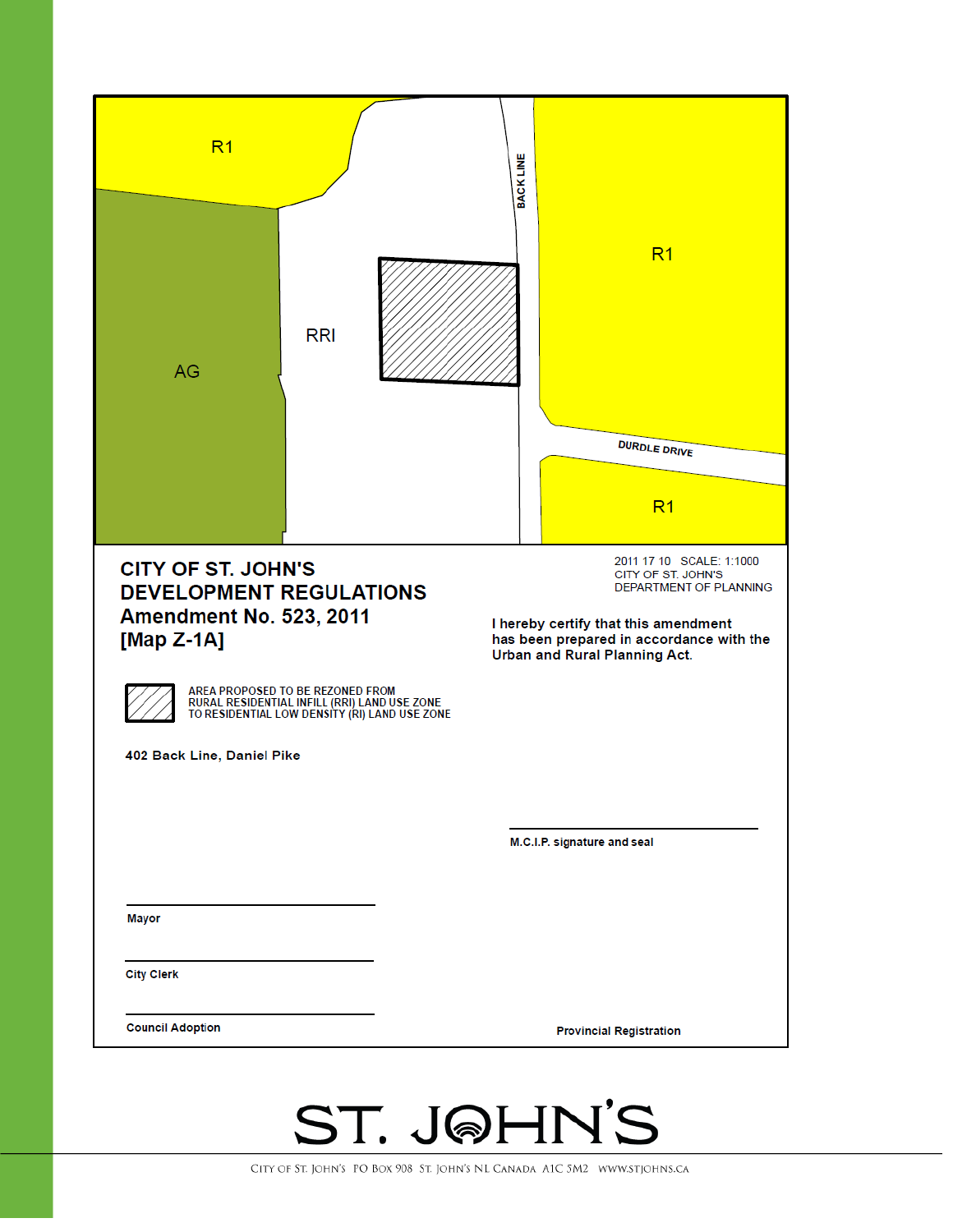**The motion being put was unanimously carried.** 

## **Application to Rezone Property to the Apartment Medium Density (A2) Zone Property Located Between Blackmarsh Road and Captain Whelan Drive (Ward 3) Applicant: Pinnacle Engineering on Behalf of Dancor Development Ltd.\_\_\_\_\_\_\_\_\_**

Under business, Council considered a memorandum dated November 3, 2011 from the Director of Planning regarding the above noted.

## **SJMC2011-11-07/557R**

**It was moved by Councillor Hickman; seconded by Councillor Hanlon: That staff be directed to proceed with the rezoning of those parts of the Gulliver Farm Property which are presently zoned as Residential Low Density (R1), to the Apartment Medium Density (A2) Zone; and further, adopted the Resolution as presented for St. John's Development Regulations Amendment Number 525, 2011, which will be referred to the Department of Municipal Affairs for Provincial registration.**

#### **RESOLUTION ST. JOHN'S DEVELOPMENT REGULATIONDS AMENDMENT NUMBER 525, 2011**

**WHEREAS** the City of St. John's wishes to allow the construction of a residential apartment development on property located between Blackmarsh Road and Captain Whelan Drive and commonly referred to as the "Gulliver Farm Property".

**BE IT THEREFORE RESOLVED** that the City of St. John's hereby adopts the following map amendment to the St. John's Development Regulations in accordance with the provisions of the Urban and Rural Planning Act:

## **Rezone land located between Blackmarsh Road and Captain Whelan Drive from the Residential Low Density (R1) Zone to the Apartment Medium Density (A2) Zone as shown on Map Z-1A attached.**

**BE IT FURTHER RESOLVED** that the City of St. John's requests the Minister of Municipal Affairs to register the proposed amendment in accordance with the requirements of the Urban and Rural Planning Act, 2000.

**IN WITNESS THEREOF** the Seal of the City of St. John's has been hereunto affixed and this Resolution has been signed by the Mayor and the City Clerk on Behalf of Council this 7<sup>th</sup> day of November, 2011.

| Mayor             | I hereby certify that this Amendment has been prepared in<br>accordance with the Urban and Rural Planning Act, 2000. |
|-------------------|----------------------------------------------------------------------------------------------------------------------|
| <b>City Clerk</b> | <b>MCIP</b>                                                                                                          |
|                   | ST. JQHN'S                                                                                                           |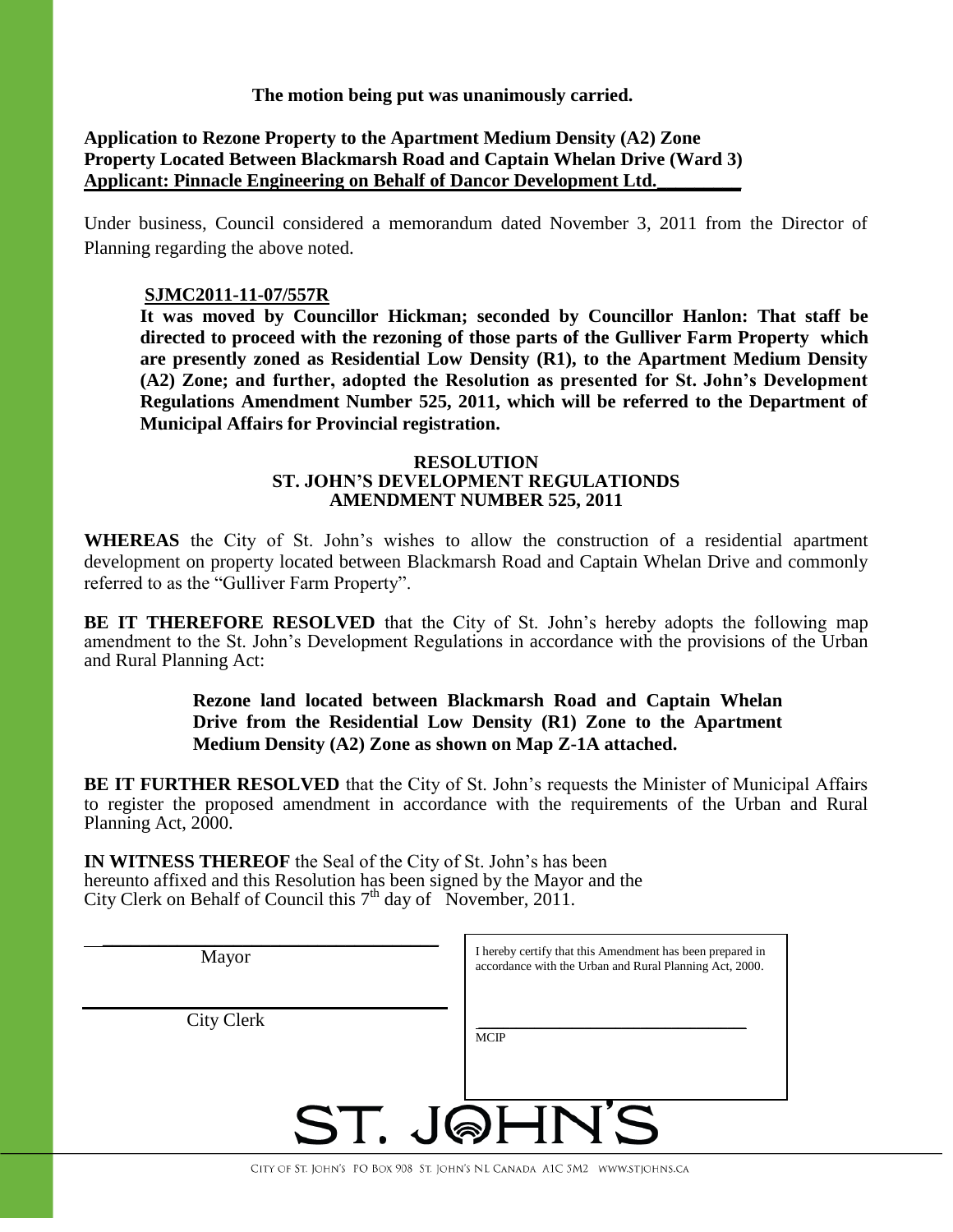

CITY OF ST. JOHN'S PO BOX 908 ST. JOHN'S NL CANADA A1C 5M2 WWW.STJOHNS.CA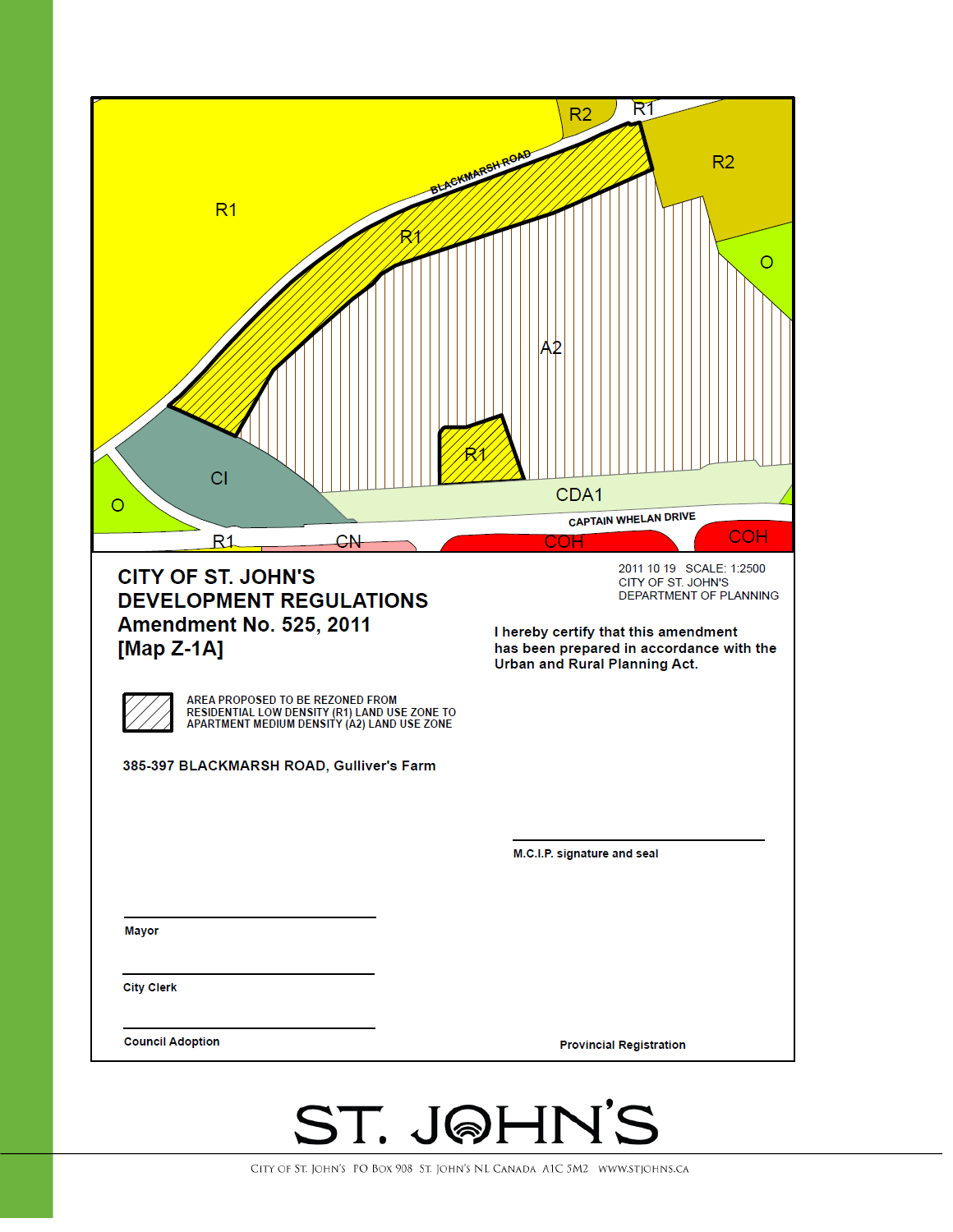As noted by Councillor Hickman, Council at its Regular Meeting on October 24, 2011, considered a public hearing report dated October 18, 2011 which was held to provide an opportunity for public review and comment on an application submitted by Pinnacle Engineering Ltd. on behalf of Dancor Developments Ltd. to rezone land situated off Blackmarsh Road and Captain Whelan Drive and known as the "Gulliver Farm" site from the Residential Low Density (R1) Zone to the Apartment Medium Density (A2) Zone. In addition, a number of submissions were presented by the area residents outlining their concerns/objections to the proposed development.

Council on October 24, 2011 agreed to defer its decision on the rezoning application. Subsequent to that, Councillor Tilley in his capacity as the Ward Councillor for the Blackmarsh Road/Captain Whelan Drive area, organized and chaired a meeting held on October 31, 2011 at St. John's City Hall between representatives of the applicant, the applicant's engineering consultant and ten (10) residents from a number of streets located in the proximity of the Gullier Farm Property. The purpose of this meeting was to provide an opportunity for the representatives of the applicant/developer to provide additional information and/or clarification of the points discussed at the October 18, 2011 public meeting. Councillor Tilley tabled a copy of the minutes of this meeting, which were provided to all members of Council.

Councillor Tilley provided an overview of the project and colored renderings of the project. He noted that the proposed project amounts to 122 units less than the project for single family homes fronting on Blackmarsh Road, approved by Council last year. He noted the issues and concerns of the residents, one of their major concerns being that this particular project would devalue their homes. He noted that the project does not represent low income housing, and stressed the fact that the project is a condominium project with a condominium corporation, which requires enforcement capability of a condominium corporation which require that the properties be maintained properly.

Other issues of concern were traffic, storm water retention, rental units, NLHC construction subsidy, Open Space/Greenery and Parking.

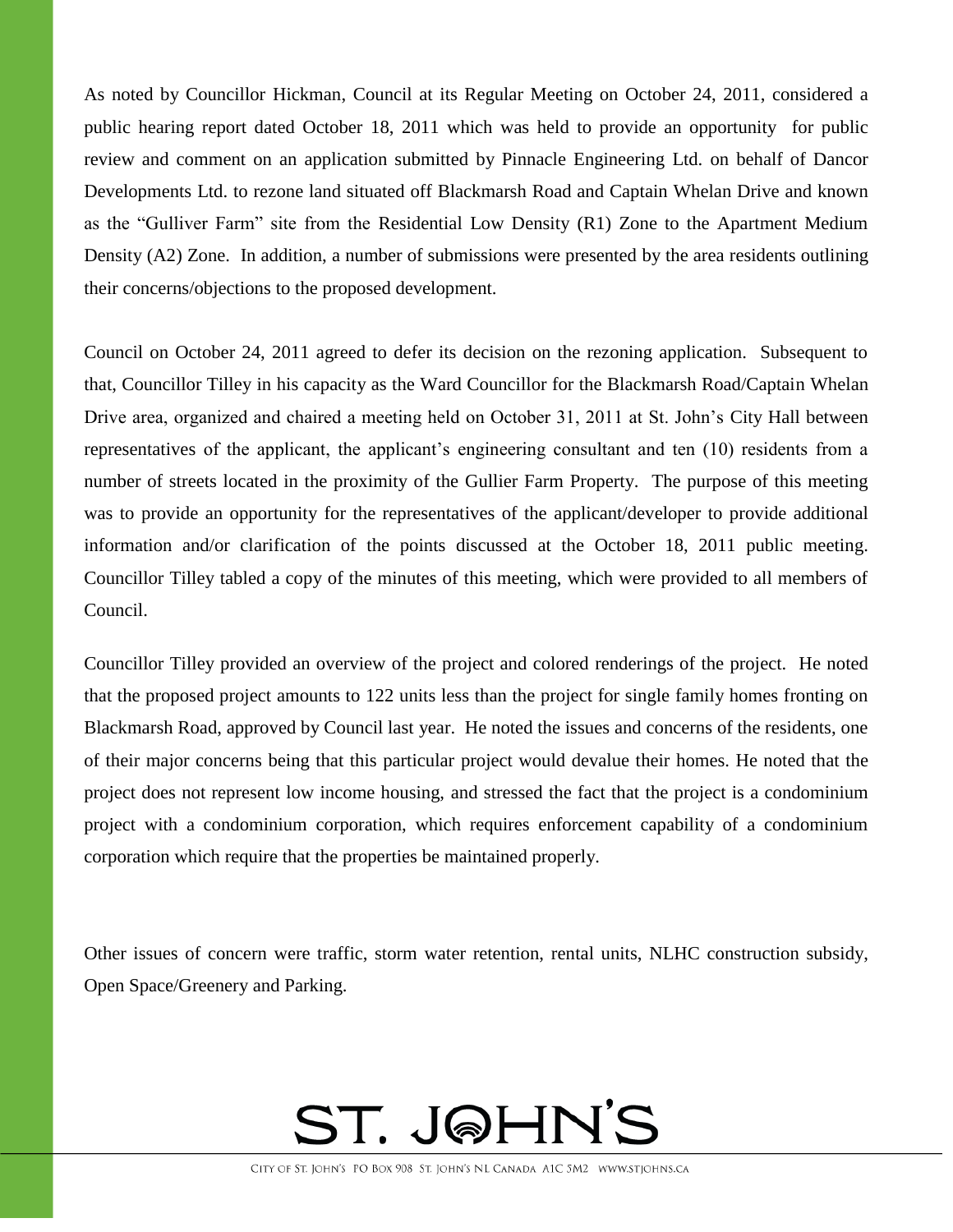With respect to traffic, Councillor Tilley noted that the Traffic Engineer advised there will be less traffic with respect to this project by 30% over the former approved project. He also noted that it appears that the housing units are set back far enough from the street for adequate parking and provides ample room for snow storage.

Councillor Tilley also noted that there is more than adequate Open Space and Greenery for this project with the planting of two trees per house, which will serve to beautify and enhance the area. He indicated that the purpose of the retention pond is to retain storm water runoff and release it at a predevelopment rate. He indicated the design criteria developed by the city appears to be safe and sustainable. He also noted that the developer will incorporate the retention pond into a landscape featuring grass, trees, walking trails and benches. Councillor Tilley further noted that there will be rules in place to deal with the conduct of owners and renters. Also, with respect to NLHC Construction Subsidy, it is not the intention to retain units and seek NLHC subsidy for construction. The developer does not support the view that such an arrangement would result in ghetto housing.

In conclusion, Councillor Tilley noted that while citizens have expressed concerns, he is confident that this is a sound, economic and viable project for all citizens and one which will address an affordable housing need.

Other members of Council reiterated Councillor Tilley's comments, commended the project and were pleased that the project will address the high demand in the market for affordable housing

## **Following discussion, the motion being put was unanimously carried.**

## **Notices Published**

1. **A Discretionary Use Application** has been submitted by Sharon Slaney requesting permission to occupy **Civic No. 72A Birmingham Street as a Home Occupation for a Light Concept**  Nail Salon. The proposed business will occupy a floor area of approximately 9 square metres in the basement dwelling unit and will operate seven days a week from 3:00 p.m. - 9:30 p.m. One (1) client will visit at a time and one to two clients will visit per day. One (1) on-site parking space is provided for the business. The applicant is the sole employee**. (Ward 3)**

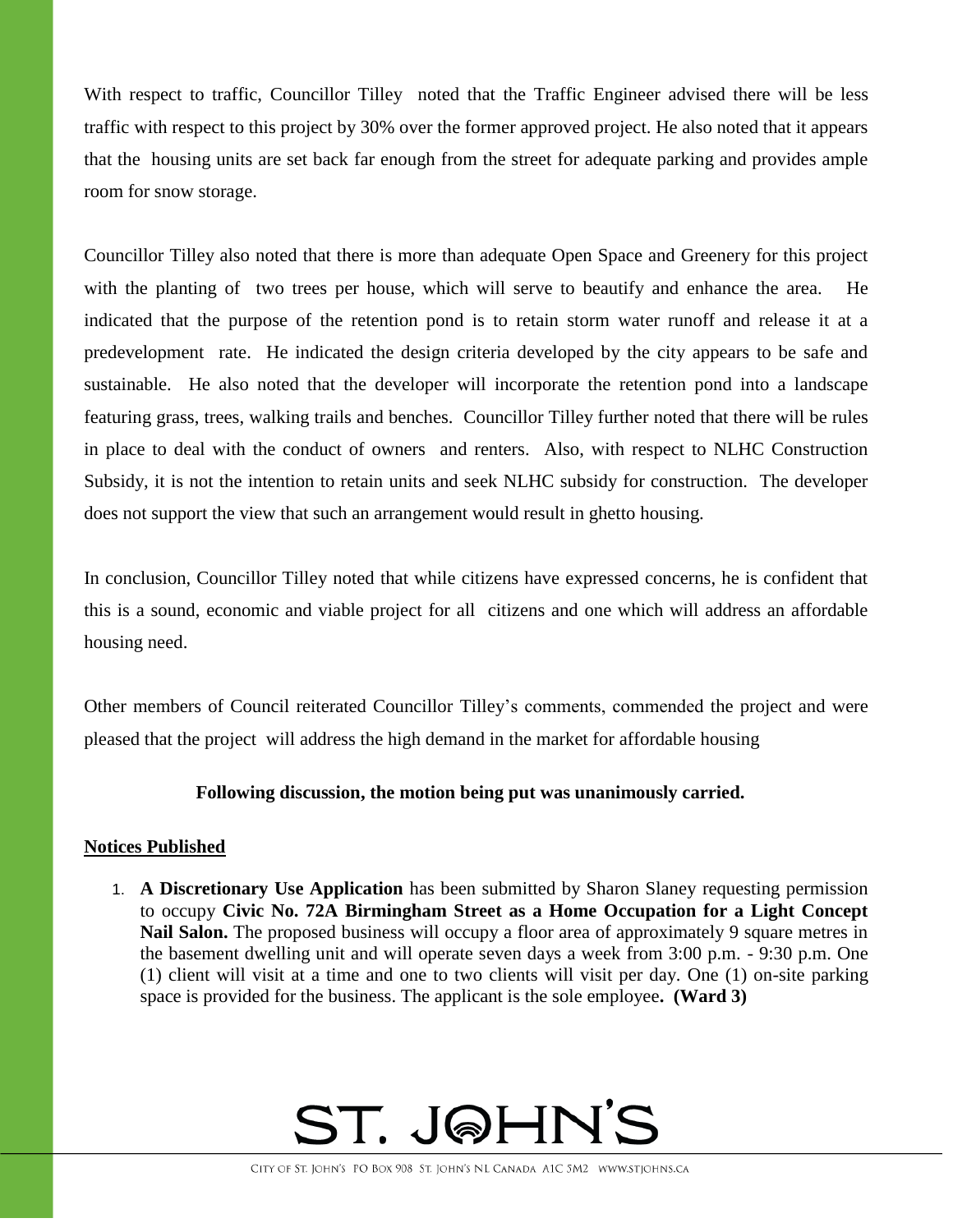## **SJMC2011-11-07/558R**

**It was moved by Councillor Tilley seconded by Councillor Breen: That the application be approved.**

## **The motion being put was unanimously carried.**

## **Development Committee Report dated November 1, 2011**

The following matter was considered by the Development Committee at its meeting held on November

1, 2011. The staff report is attached for Council's information.

## **RECOMMENDATION OF REJECTION**

## **1. Civic No. 160 C Bennett's Road Referral from Town of Portugal Cove-St. Philips Applicant: Roy & Linda Roberts – construction of single detached dwelling**

The Development Committee recommends that this application be rejected in accordance with Section 104(4) of the City of St. John's Act which states that a person shall not erect a building on land within the catchment area of the Broad Cove River.

Robert Smart, City Manager Chair – Development Committee

## **SJMC2011-11-07/559R**

**It was moved by Councillor Hickman; seconded by Councillor Tilley: That the Committee's recommendation be approved.**

## **The motion being put was unanimously carried.**

## **Para Transit Committee Report dated October 18, 2011**

Council considered the following Para Transit Committee Report dated October 18, 2011:

Attendees: Cecil Whitten, Chairperson Cecil Goulding, Canadian Council of the Blind Councillor Tom Hann, City of St. John's

# ST. J@HN'S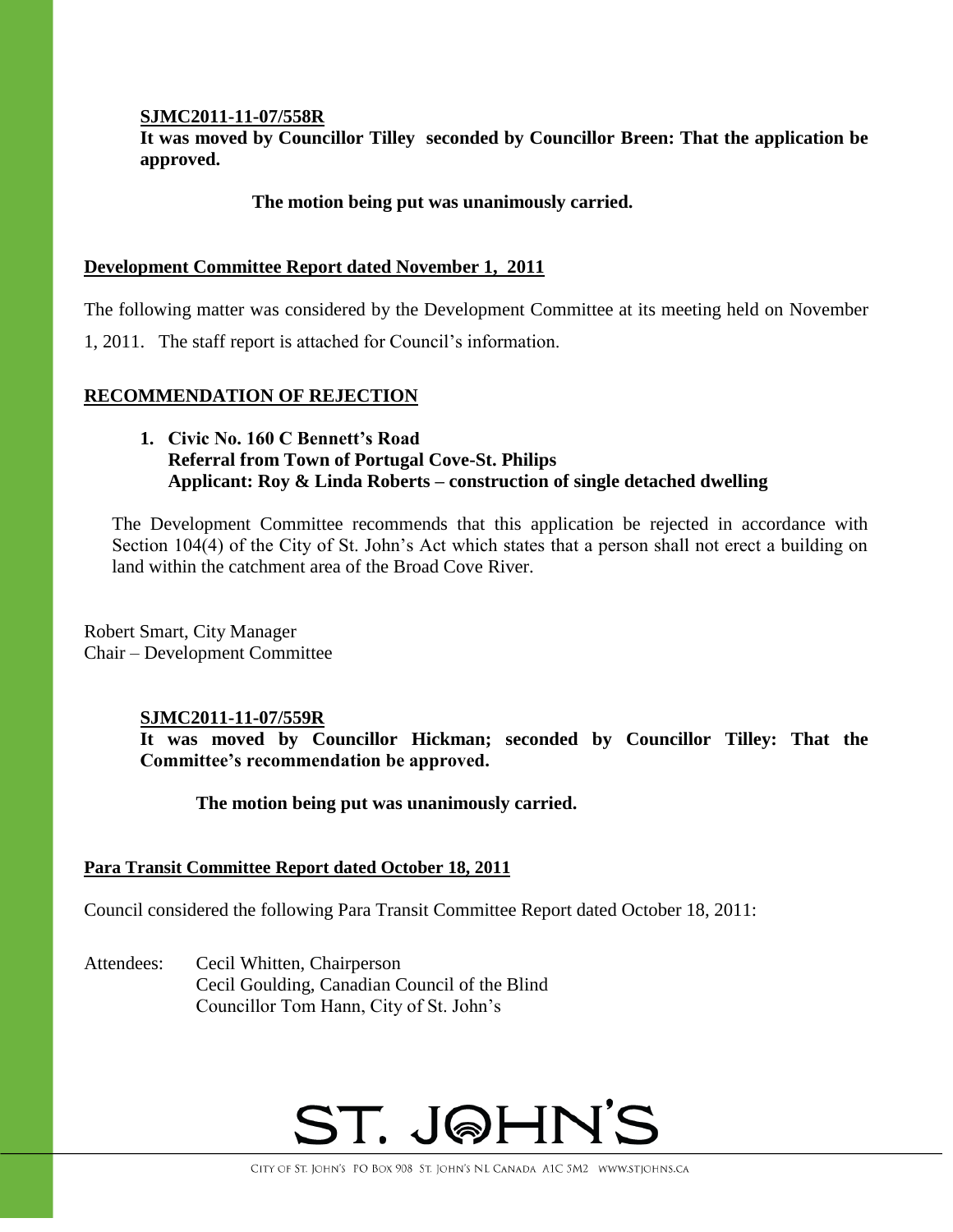Mayor Randy Simms, City of Mount Pearl Bill Westcott, Epilepsy NL Scott Batten, ILRC Ron Ellsworth Pauline Crann, CPA Sheena King, CNIB Bob Bishop, Director of Finance & City Treasurer Jason Silver, City of Mount Pearl Susan Tobin, Disability Policy Office, Prov. Govt. Jennifer Mills, Communications Officer Susan Ralph, Para Transit Coordinator Karen Chafe, Recording Secretary

#### 1. **Terms of Reference**

The Committee recommends Council's adoption of the revised Terms of Reference as attached.

## 2. **Christmas Booking Schedule** The attached Christmas booking schedule has been confirmed by Wheelway Transportation Inc.

#### 3. **Public Meeting (November)**

A public meeting is tentatively scheduled for November 30, 2011 at 7:00 p.m. in the Foran/Greene Room. The purpose of the meeting is to introduce the City's new para transit contractor MV Transportation and to provide the general public with an opportunity to ask questions.

## 4. **Pre-Sold Tickets for Wheelway Transportation**

The Para Transit Coordinator will advise customers to refrain from purchasing pre-sold tickets from Wheelway by November  $1<sup>st</sup>$ , 2011 to ensure customers do not have a surplus of nonredeemable tickets under the new contract.

Cecil Whitten Chairperson

#### **SJMC2011-11-07/560R**

**It was moved by Councillor Hickman; seconded by Councillor Hanlon: That the Committee's recommendations be approved.**

**The motion being put was unanimously carried.**

**Development Permits List**

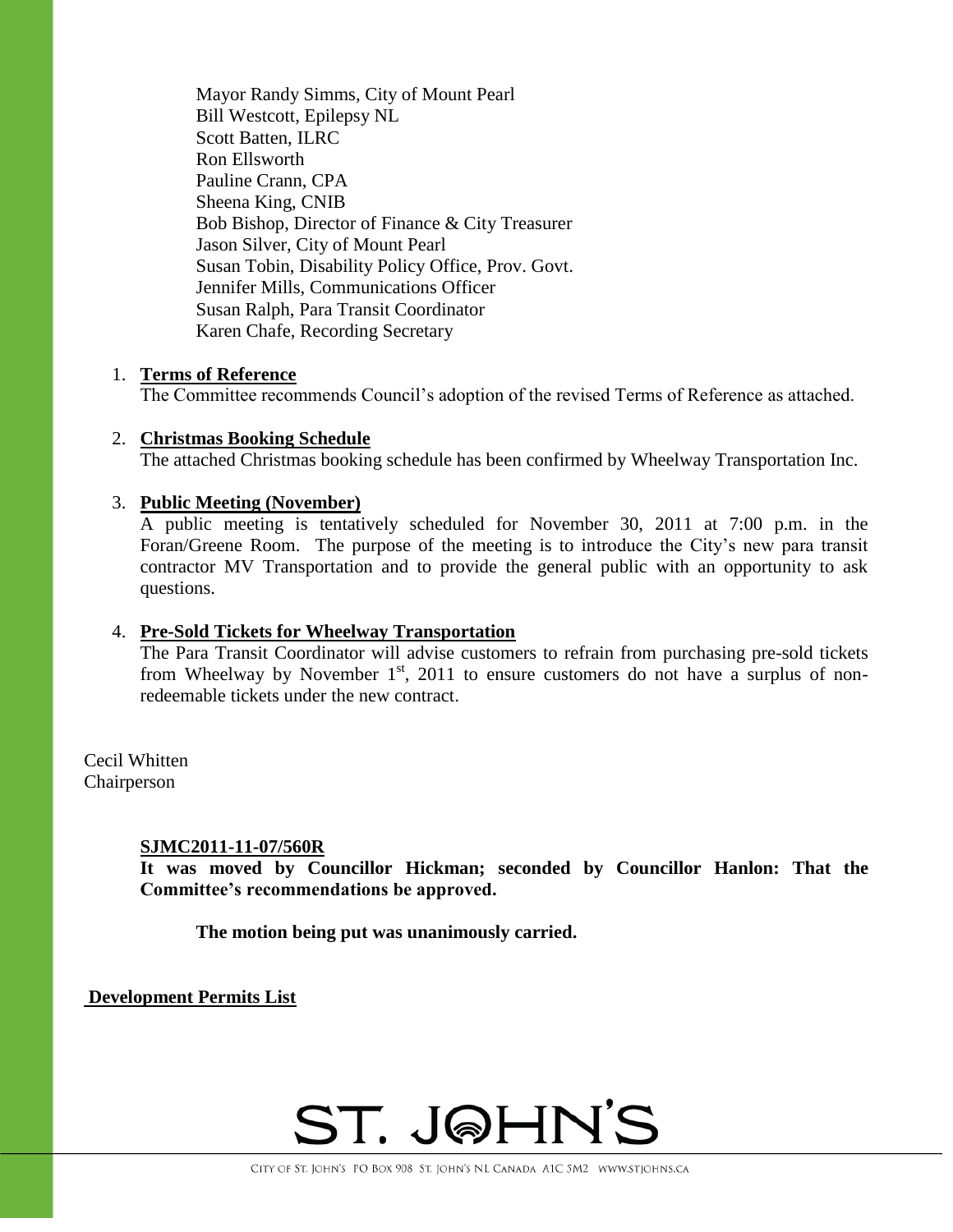Council considered as information the following Development Permits List for the period of October 28, 2011 to November 3<sup>rd</sup>, 2011:

#### **DEVELOPMENT PERMITS LIST DEPARTMENT OF PLANNING FOR THE PERIOD OF October 28, 2011 TO November 3, 2011**

| Code       | Applicant           | Application                                     | Location        | Ward | Development<br><b>Officer's Decision</b> | Date     |
|------------|---------------------|-------------------------------------------------|-----------------|------|------------------------------------------|----------|
| COM        | Leonard<br>Halleran | Office<br>Home<br>for<br>Locksmith Company      | 30 Navajo Place | 4    | <b>Approved</b>                          | 11-10-28 |
| <b>RES</b> | Nicole Williams     | of Singe<br>Rebuild<br><b>Detached Dwelling</b> | 11 Elm Place    | 4    | <b>Approved</b>                          | 11-11-02 |
|            |                     |                                                 |                 |      |                                          |          |
|            |                     |                                                 |                 |      |                                          |          |
|            |                     |                                                 |                 |      |                                          |          |
|            |                     |                                                 |                 |      |                                          |          |
|            |                     |                                                 |                 |      |                                          |          |
|            |                     |                                                 |                 |      |                                          |          |
|            |                     |                                                 |                 |      |                                          |          |
|            |                     |                                                 |                 |      |                                          |          |
|            |                     |                                                 |                 |      |                                          |          |

**\* Code Classification: RES - Residential INST - Institutional COM - Commercial IND - Industrial AG - Agriculture**

**OT - Other**

**Gerard Doran Development Officer Department of Planning**

**\*\* This list is issued for information purposes only. Applicants have been advised in writing of the Development Officer's decision and of their right to appeal any decision to the St. John's Local Board of Appeal.**

**Building Permits List**

#### **SJMC2011-11-07/561R**

**It was decided on motion of Councillor Colbert; seconded by Councillor O'Leary: That the recommendation of the Director of Building and Property Management with respect to the following Building Permits List be approved:**

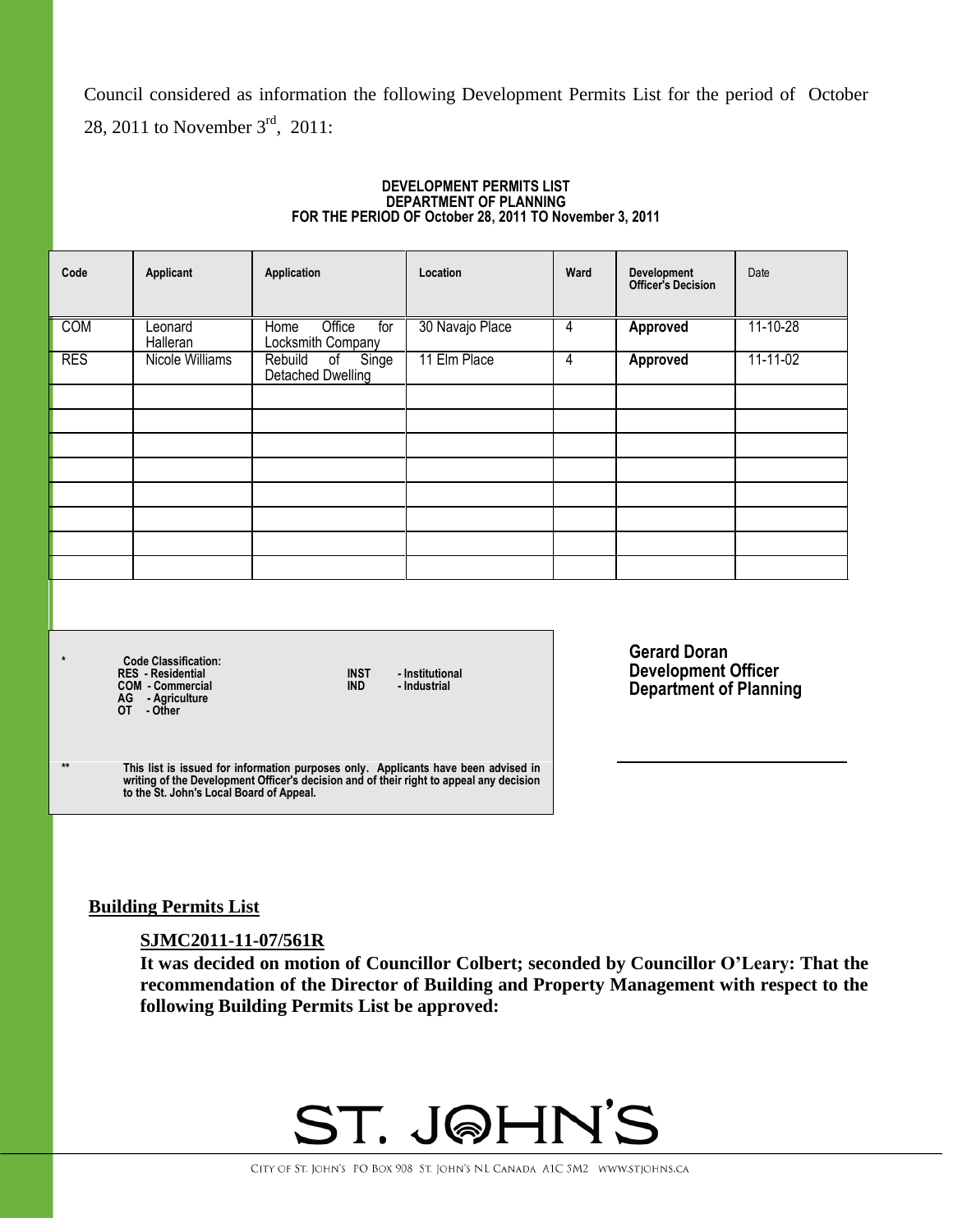CITY OF ST. JOHN'S PO BOX 908 ST. JOHN'S NL CANADA A1C 5M2 WWW.STJOHNS.CA

**ST. J@HN'S** 

|                                                                                                                                                                 | OOO DIINAHAQIIN DIN                                                                 |                                                                                                  |
|-----------------------------------------------------------------------------------------------------------------------------------------------------------------|-------------------------------------------------------------------------------------|--------------------------------------------------------------------------------------------------|
|                                                                                                                                                                 | 50 KENMOUNT RD, EMPIRE THEATRE SN PLACE OF AMUSEMENT                                |                                                                                                  |
|                                                                                                                                                                 | 349 KENMOUNT RD                                                                     | MS CUSTOM WORKSHOP                                                                               |
| --- JIGNS LTD.<br>CROWN WOODWORKING LTD.<br>GOULDS IRVING                                                                                                       | 358 MAIN RD                                                                         | MS SERVICE STATION                                                                               |
| E.C. BOONE LTD                                                                                                                                                  | 351-353 WATER ST                                                                    | SN MIXED USE                                                                                     |
| SPIRIT OF NEWFOUNDLAND 6 CATHEDRAL ST                                                                                                                           |                                                                                     | RN MIXED USE                                                                                     |
| STEPHEN LEWIS                                                                                                                                                   | 60 HAYWARD AVE GEORGETOWN BAKE RN BAKERY                                            |                                                                                                  |
|                                                                                                                                                                 |                                                                                     | SW RETAIL STORE                                                                                  |
|                                                                                                                                                                 |                                                                                     | NC COMMUNICATIONS USE                                                                            |
| BELL ALIANT                                                                                                                                                     | 612 EMPIRE AVE                                                                      | NC COMMUNICATIONS USE                                                                            |
| BELL ALIANT                                                                                                                                                     | 251 EMPIRE AVE                                                                      | NC COMMUNICATIONS USE                                                                            |
| BELL ALIANT                                                                                                                                                     | 419 EMPIRE AVE                                                                      |                                                                                                  |
| BELL ALIANT                                                                                                                                                     | 721 EMPIRE AVE                                                                      | NC COMMUNICATIONS USE<br>NC COMMUNICATIONS USE                                                   |
| BELL ALIANT                                                                                                                                                     | 4 COOKSTOWN RD                                                                      | NC COMMUNICATIONS USE<br>NC COMMUNICATIONS USE                                                   |
| BELL ALIANT                                                                                                                                                     | 34 GILBERT ST                                                                       |                                                                                                  |
| BELL ALIANT                                                                                                                                                     | 105 LIVINGSTONE ST                                                                  |                                                                                                  |
| BELL ALIANT                                                                                                                                                     | 172 MUNDY POND RD                                                                   | NC COMMUNICATIONS USE<br>NC COMMUNICATIONS USE<br>NC COMMUNICATIONS USE<br>NC COMMUNICATIONS USE |
| BELL ALIANT                                                                                                                                                     | 27 NASCOPIE CRES                                                                    |                                                                                                  |
| BELL ALIANT                                                                                                                                                     | 140 NEW PENNYWELL RD                                                                |                                                                                                  |
| BELL ALIANT                                                                                                                                                     | 116 OLD PENNYWELL RD                                                                |                                                                                                  |
| BELL ALIANT                                                                                                                                                     | 119 PENNYWELL RD                                                                    | NC COMMUNICATIONS USE<br>NC COMMUNICATIONS USE                                                   |
| BELL ALIANT                                                                                                                                                     | 45 WINSLOW ST                                                                       | NC COMMUNICATIONS USE<br>SW CLINIC                                                               |
| ST JOHN'S MEDICAL HOLDINGS LTD 427 NEWFOUNDLAND DR                                                                                                              |                                                                                     |                                                                                                  |
| FRED CAHILL                                                                                                                                                     | 16-18 MACKEY PLACE                                                                  |                                                                                                  |
| DAMIAN DROVER                                                                                                                                                   | 470 TOPSAIL RD                                                                      | RN OFFICE<br>CR PHARMACY                                                                         |
| TORONTO DOMINION BANK<br>TORONTO DOMINION BANK<br>100 MARTIN CREATED CREATED CREATED CREATED CREATED CREATED CREATED CREATED CREATED CREATED CREATED CREATED OF |                                                                                     | RN BANK                                                                                          |
| REPUBLIC PROPERTIES                                                                                                                                             | 106 WATER ST                                                                        | RN MIXED USE                                                                                     |
|                                                                                                                                                                 | ROHCAN INVESTMENTS INC. 120 TORBAY RD COLLEGE PHY & SU CR OFFICE                    |                                                                                                  |
|                                                                                                                                                                 |                                                                                     |                                                                                                  |
|                                                                                                                                                                 |                                                                                     | THIS WEEK \$852,935.00                                                                           |
|                                                                                                                                                                 |                                                                                     |                                                                                                  |
|                                                                                                                                                                 |                                                                                     |                                                                                                  |
|                                                                                                                                                                 | CLASS: INDUSTRIAL                                                                   |                                                                                                  |
|                                                                                                                                                                 |                                                                                     |                                                                                                  |
|                                                                                                                                                                 |                                                                                     |                                                                                                  |
|                                                                                                                                                                 |                                                                                     | THIS WEEK \$ .00                                                                                 |
|                                                                                                                                                                 |                                                                                     |                                                                                                  |
|                                                                                                                                                                 | CLASS: GOVERNMENT/INSTITUTIONAL                                                     |                                                                                                  |
| JENDORE LTD.                                                                                                                                                    | 240 WATERFORD BRIDGE RD SW PARKING LOT                                              |                                                                                                  |
|                                                                                                                                                                 |                                                                                     |                                                                                                  |
|                                                                                                                                                                 |                                                                                     | THIS WEEK \$ 1,285,000.00                                                                        |
|                                                                                                                                                                 | CLASS: RESIDENTIAL                                                                  |                                                                                                  |
|                                                                                                                                                                 |                                                                                     |                                                                                                  |
| HEATHER BROWN                                                                                                                                                   | 100 BAY BULLS ROAD                                                                  | NC SINGLE DETACHED DWELLING<br>NC PATIO DECK                                                     |
| JASON KENNEY                                                                                                                                                    | 24 CASTLE BRIDGE DR                                                                 |                                                                                                  |
| MIKE JOYCE                                                                                                                                                      | 16-18 DURDLE DR                                                                     | NC ACCESSORY BUILDING                                                                            |
| REARDON CONSTRUCTION & DEV LTD 10 FALLOWTREE PL, LOT 120                                                                                                        |                                                                                     | NC SINGLE DETACHED DWELLING                                                                      |
|                                                                                                                                                                 | REARDON CONSTRUCTION & DEV LTD 7 FALLOWTREE PL, LOT 118 MC SINGLE DETACHED DWELLING |                                                                                                  |

**CLASS: COMMERCIAL**

MATHEW YOUDEN 16 CEORGE ST CONSERVED AS CONSTAURANT MORRISON HERSHFIELD LTD. 386 STAVANGER DR CO OFFICE

Permits List

2011/11/02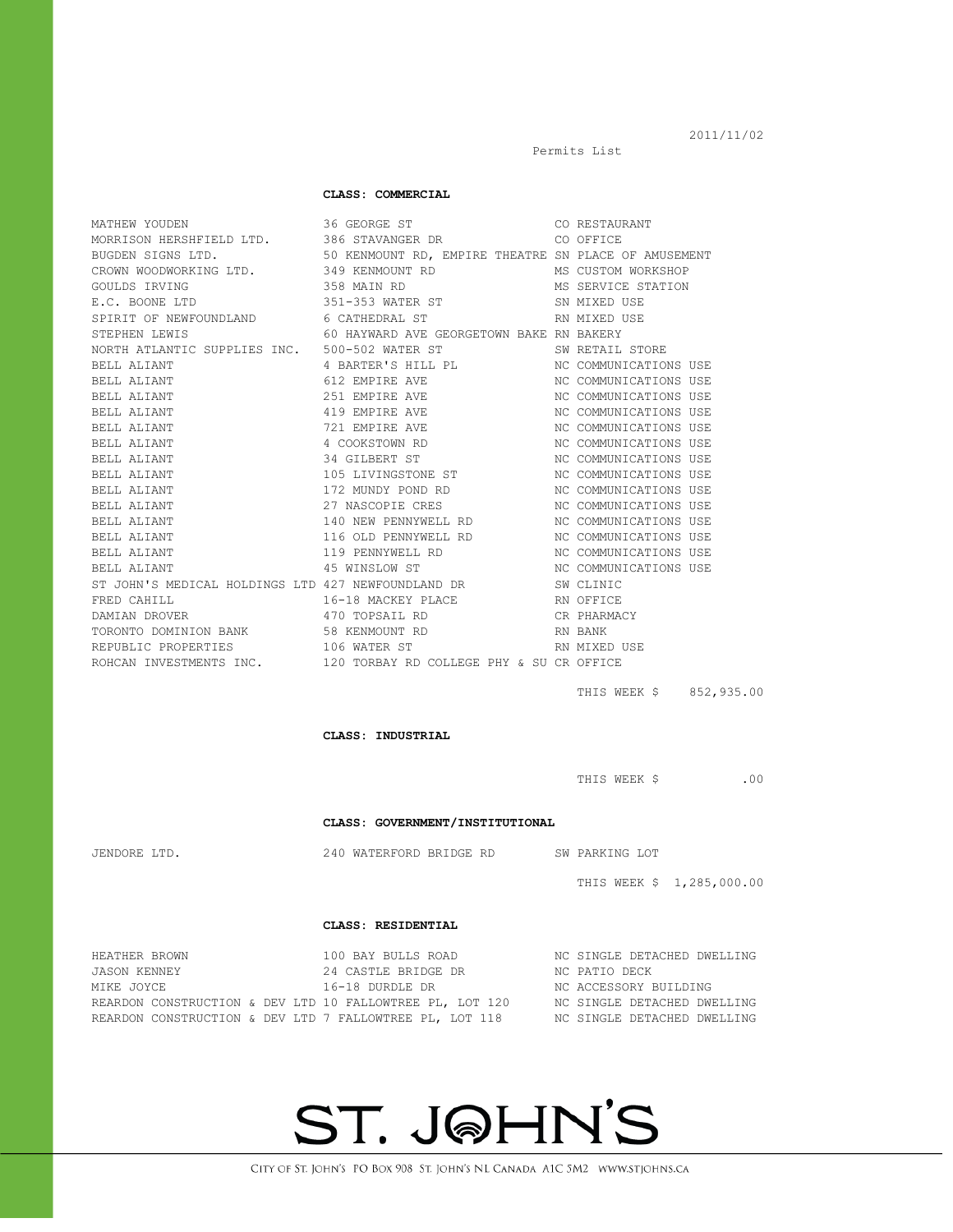TERRY M STEAD & ERIKA D CHAFE 90 FAULKNER ST NO ACCESSORY BUILDING CARDINAL HOMES 70 GLENLONAN ST - LOT 65 NC SINGLE DETACHED DWELLING ALPHONSUS TULK AND 53 HALL'S RD NC FENCE TRACEY MOLLOY **83 JENNMAR** CRES NC ACCESSORY BUILDING AUSTIN'S CONTRACTING INC 31 MIRANDA ST, LOT 97 NC SINGLE DETACHED DWELLING LORI T. COOMBS 5 MOUNT SCIO PL NC SINGLE DETACHED DWELLING PATRICIA & LUKE HARRIS 15 NAUTILUS ST, LOT 122 NC SINGLE DETACHED & SUB.APT ATLANTIC HOMES LTD 21 NAUTILUS ST, LOT 125 NC SINGLE DETACHED & SUB.APT FRANK SMITH 23 NAUTILUS ST - LOT 126 NC SINGLE DETACHED & SUB.APT LLOYD BOLAND 25 NAUTILUS ST, LOT 127 NC SINGLE DETACHED & SUB.APT MARNELL ENTERPRISES 31 NAUTILUS ST, LOT 130 NC SINGLE DETACHED & SUB.APT TOM COADY 6 PRINCE WILLIAM PL NC FENCE EASTERN SEA PRODUCTS 16 PROSPECT ST NC PATIO DECK CARDINAL HOMES LIMITED 49 ROTARY DR, LOT 118 NC SINGLE DETACHED DWELLING CARDINAL HOMES LIMITED 83 ROTARY DR - LOT 105 NC SINGLE DETACHED & SUB.APT J & P CONTRACTING INC 89 ROTARY DR, LOT 102 NC SINGLE DETACHED & SUB.APT PETER DWYER 6 191 ROTARY DR, LOT 101 NO SINGLE DETACHED DWELLING PETER DWYER **12 CONTROLLER SERVICE OF A STATE ASSESSMENT DR, LOT 100** NC SINGLE DETACHED DWELLING SHAWN YOUNG **1 ROWAN ST NOW NOW SHAWN** NO FENCE RICHARD KENNEDY 3 STONEYHOUSE ST NC SINGLE DETACHED DWELLING LEONARD & KAREN HALLERAN 30 NAVAJO PL CO HOME OFFICE YUAN XU 210-214 WATER ST CO RESTAURANT TRACEY HANLON 1 FALLOWTREE PL, LOT 115 CR SUBSIDIARY APARTMENT GUARDIAN HOMES INC. 97 GREAT EASTERN AVE CR SUBSIDIARY APARTMENT TERRY WALSH 64 TEAKWOOD DR EX SINGLE DETACHED DWELLING JACK WELLS 14 OUTER BATTERY RD RN SINGLE DETACHED DWELLING JEFF CAREW 117 CHEESEMAN DR RN SINGLE DETACHED DWELLING DON BARRY AND NANCY DAWSON 22 COLONIAL ST RN TOWNHOUSING LAURIE GRIFFEN 44 DURDLE DR RN SINGLE DETACHED DWELLING KMK PROPERTIES INC. 100 ELIZABETH AVE, SUITE 201 RN CONDOMINIUM KMK PROPERTIES INC. 100 ELIZABETH AVE, SUITE 308 RN CONDOMINIUM KMK PROPERTIES INC. 100 ELIZABETH AVE, SUITE 307 RN CONDOMINIUM CATHERINE HARDING **53 FLOWER HILL SEEP SEMI-DETACHED DWELLING** MORLEY PAYNE 42 FRANCIS ST RN SINGLE DETACHED DWELLING RICHARD M. WHITE  $23$  GRIFFIN'S LANE RN SINGLE DETACHED DWELLING MARIANNE ROGERS 18 HORWOOD ST RN SINGLE DETACHED & SUB.APT SHIRLEY COX 63 LIME ST RN SINGLE DETACHED DWELLING WALTER OAKLEY 32 FAHEY ST SW SINGLE DETACHED DWELLING PETER LEWIS & TRACEY SHAVE 17 GLENRIDGE CRES SW SINGLE DETACHED DWELLING

THIS WEEK \$ 4,371,950.00

#### **CLASS: DEMOLITION**

REDWOOD MANAGEMENT LTD. 560 TOPSAIL RD DM SINGLE DETACHED & SUB.APT

THIS WEEK \$ 5,000.00

THIS WEEK''S TOTAL: \$ 6,514,885.00

REPAIR PERMITS ISSUED: 2011/10/27 TO 2011/11/02 \$ 146,200.00

LEGEND

CO CHANGE OF OCCUPANCY SN SIGN

## ST. J@HN'S

CITY OF ST. JOHN'S PO BOX 908 ST. JOHN'S NL CANADA A1C 5M2 WWW.STIOHNS.CA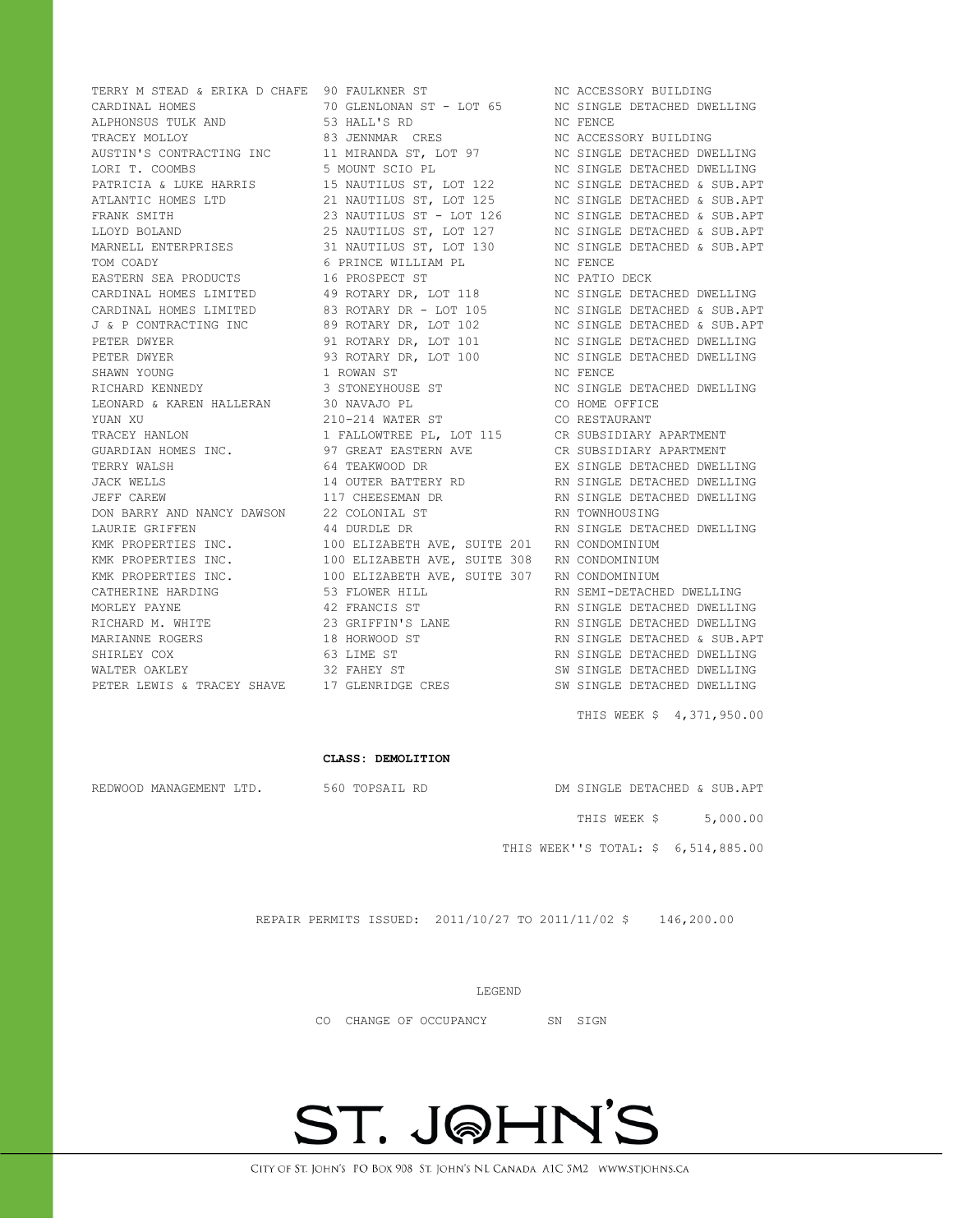|     | CR CHNG OF OCC/RENOVTNS | МS  | MOBILE SIGN             |
|-----|-------------------------|-----|-------------------------|
| FX. | EXTENSION               |     | CC CHIMNEY CONSTRUCTION |
| NC. | NEW CONSTRUCTION        | CD. | CHIMNEY DEMOLITION      |
| OC. | OCCUPANT CHANGE         | DV. | DEVELOPMENT FILE        |
| RN. | RENOVATIONS             | WS  | WOODSTOVE               |
| SW  | SITE WORK               | DМ  | DEMOLITION              |
| TT. | TENANT IMPROVEMENTS     |     |                         |

#### **Payrolls and Accounts**

#### **SJMC2011-11-07/562**

**It was decided on motion of Councillor Colbert; seconded by Councillor O'Leary: That the following Payrolls and Accounts for the weeks ending November 3, 2011 be approved:** 

## **Weekly Payment Vouchers For The Week Ending November 3, 2011**

## **PAYROLL**

| Public Works            | S.           | 338,673.70     |
|-------------------------|--------------|----------------|
| Bi-Weekly Casual        | <sup>S</sup> | 21,595.24      |
| <b>ACCOUNTS PAYABLE</b> |              | \$6,307,369.46 |

**Total: \$ 6,667,638.40**

#### **Tender**

**a. Tender – Recreation Department – Office Space**

#### **SJMC2011-11-07/563R**

**It was moved by Councillor Colbert; seconded by Councillor O'Leary: That the recommendation of the City Solicitor be approved and the tender awarded as follows:**

**a. That the tender received which far exceeds the expected rent be rejected and that alternate accommodations be found either by re-tendering with changes to the Tender to increase interest and lower the cost, or by utilizing the old Metrobus Building on Freshwater Road if it is suitable.**

## ST. J@HN'S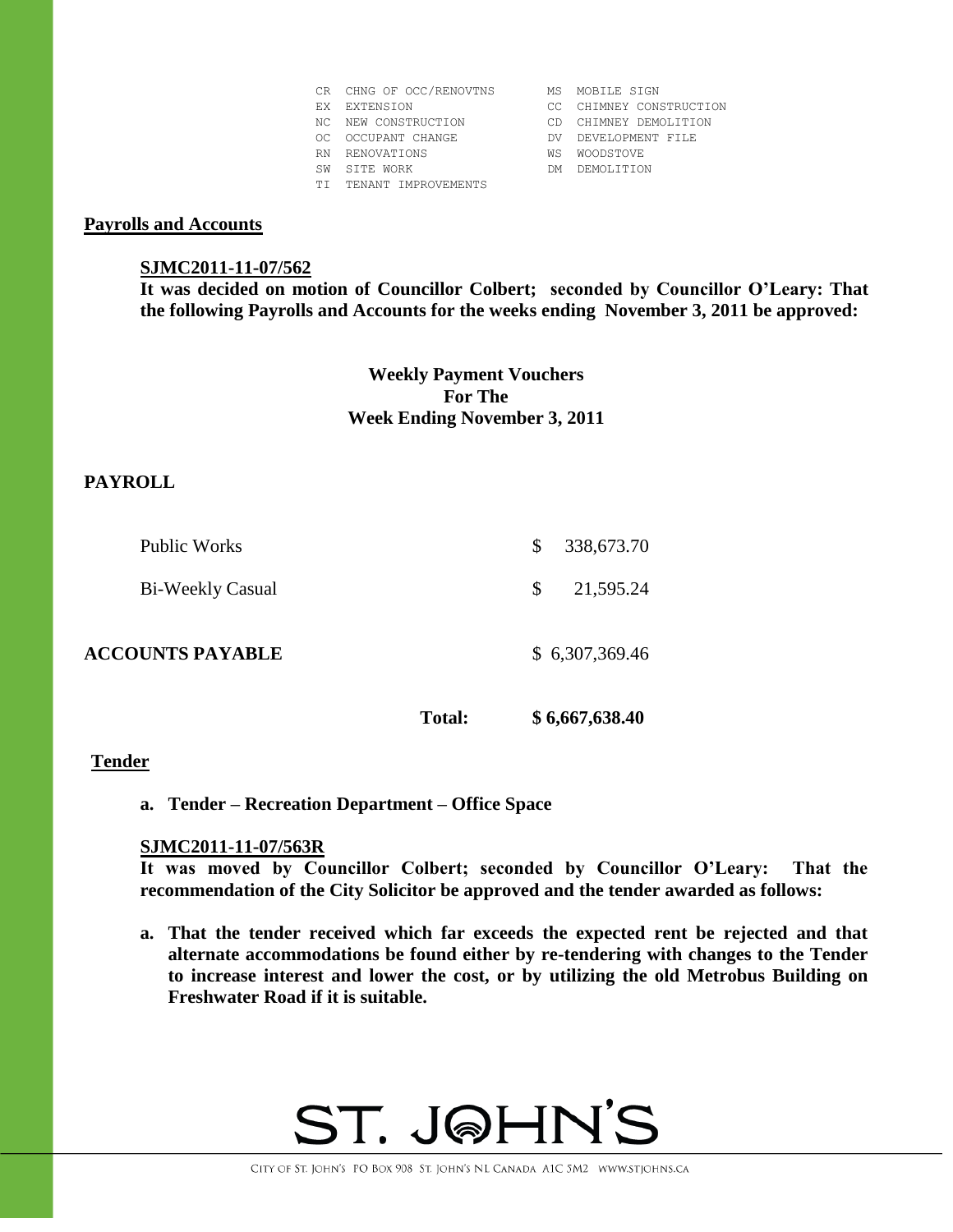## **The motion being put was unanimously carried.**

#### **Notice of Motion**

#### **Councillor Colbert gave the following Notice of Motion:**

**TAKE NOTICE** that I will at the next regular meeting of Council move a motion to rescind the decision of Council to reject the application by Holy Heart High School to erect a 3' X 6.5' digital sign.

#### **November 2011 Economic Update**

Councillor Tilley outlined the highlights of the November 2011 Economic Update as provided by the Department of Economic Development, Tourism & Culture.

**Request by Councillor Hanlon to attend Conference November 15th, 2011 at the Sheraton Newfoundland Hotel Junior Achievement of NL and St. John's Board of Trade Presentation by Rebecca Ryan Entrepreneur of the Year by the US Assoc. for Small Business and Entrepreneurship**

## **SJMC2011-11-07/564R**

**It was moved by Councillor Colbert; seconded by Councillor Galgay: That payment of registration fees for Councillor Hanlon's attendance at the Junior Achievement of NL**  and St. John's Board of Trade Conference, in the amount of \$79.00 November 15<sup>th</sup>, **2011 be approved.** 

**The motion being put was unanimously carried.** 

## **Councillor Hanlon**

Councillor Hanlon noted that November is international anti-bullying month and encouraged everyone to talk to their children and to get involved in the anti-bullying campaign.

## **Councillor Tilley**

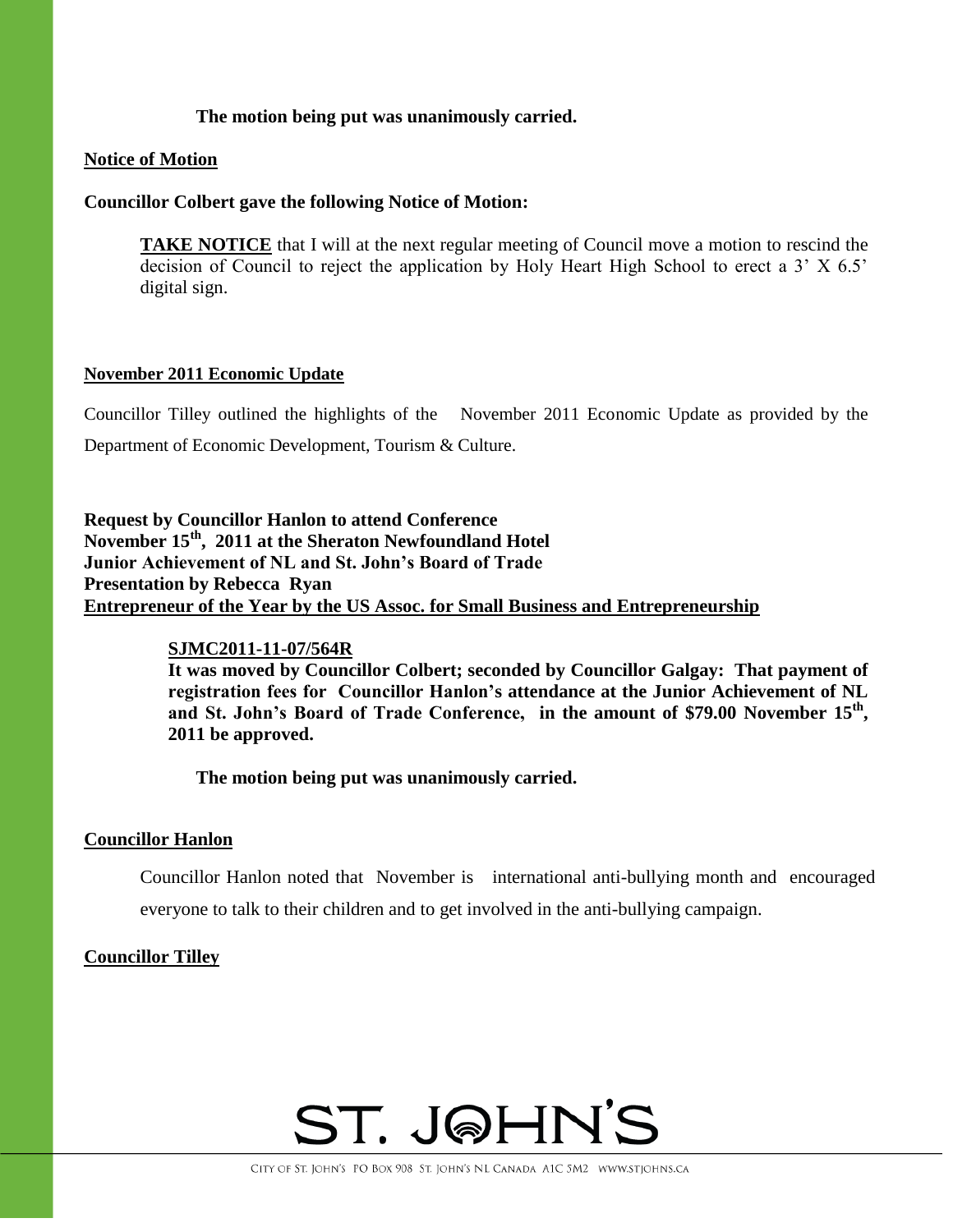Councillor Tilley asked that concerns with respect to traffic and speeding on Hazelwood Crescent be referred to the Police and Traffic Committee for consideration. In this regard, Councillor Tilley referenced a letter from Mrs. Janice St. John.

Councillor Tilley noted that he has received correspondence and phone calls from parents, including the Assistant Vice Principal of Hazelwood Elementary School (copy tabled) respecting their concerns over the lack of school traffic signage at the intersection area of Topsail Road, Forbes Street and Hazelwood Crescent.

Councillor Tilley asked for a thorough review and an appropriate action plan for effective signage at Topsail Road at Forbes Street and Hazelwood Crescent; the School for the Deaf, and Cowan Heights Elementary, St. Matthews School and St. Mary's School, which matter is referred to the Transportation Engineer for follow-up. At the request of the Mayor, the School Board will be asked to take part in the process.

#### **Councillor Galgay**

Councillor Galgay who attended the  $61<sup>st</sup>$  MNL Annual Convention in Corner Brook, November 2 to 5, 2011 tabled the following documents which are on file with the City Clerk's Office:

- 1. Corner Brook  $61<sup>st</sup>$  Annual Convention, MNL
- 2. Municipal Fiscal Sustainability
- 3. Census of Municipalities in Newfoundland and Labrador 2011

#### **Councillor O'Leary**

Councillor O'Leary as well as Councillors Galgay, Hickman and Deputy Mayor Duff, who attended the MNL Convention in Corner Brook, commended the event and spoke of the event as a positive opportunity for municipal leaders to share information and resources. She noted it was a very valuable experience and appreciated the fact the City had such strong representation.